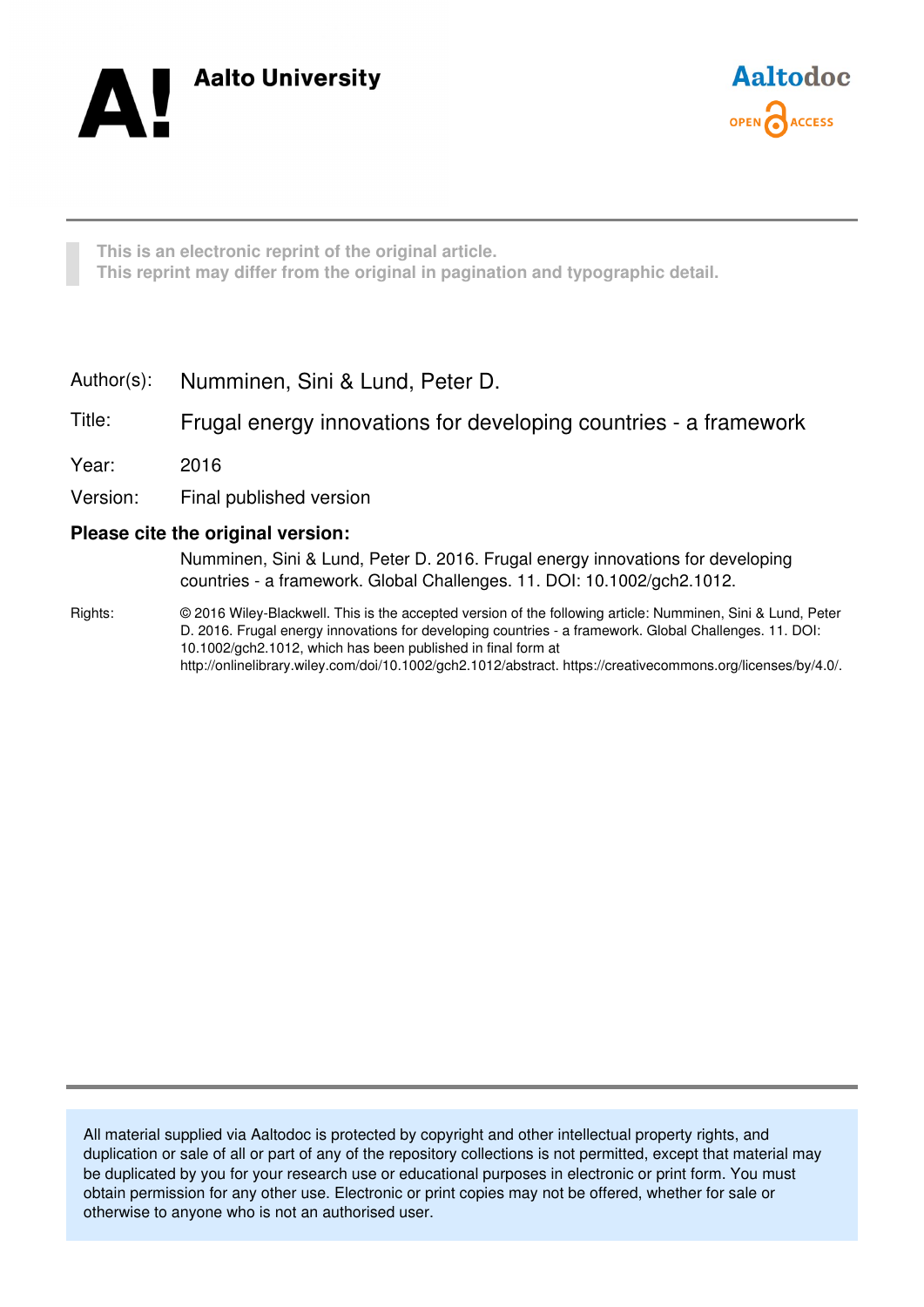#### RESEARCH ARTICLE

**Energy** 

# Frugal energy innovations for developing countries – a framework

Abstract

Sini Numminen & Peter D. Lund

School of Science, Aalto University, PO Box 15100, Espoo FI-00076, Aalto, Finland

Impact Statement: The research conducted addresses the global energy challenge through the frugality concept, which represents a novel and affordable way to provide services to people living in developing countries. Energy frugality is based on effective use of local renewable energy and other resources. Here, we present a framework for identifying and developing frugal energy innovations. Wide dissemination of this concept may alleviate global energy poverty in a sustainable manner.

#### Keywords

Developing countries, energy frugality, frugal innovations, frugality, renewable energy, resource-scarcity, sustainable energy.

#### **Correspondence**

Sini Numminen, School of Science, Aalto University, PO Box 15100, Espoo, FI-00076 Aalto, Finland. E-mail: sini.numminen@aalto.fi

Received: 08 April 2016; Revised: 22 July 2016; Accepted: 26 July 2016

doi: 10.1002/gch2.1012

#### Reviewing Editor

Stéphane Hallegate, World Bank, Climate Group, Washington, D.C., and approved July 26, 2016.

### Introduction

Energy is a necessity for progress and a better living standard, and it is crucial for human wellbeing (UN 2010). Global access to modern energy services is an important target set by many international organizations as well as national governments (Brew-Hammond 2010; IEA 2011). However, 2.7 billion people still live without access to clean cooking facilities and 1.2 billion without access to electricity (IEA 2015). Nearly all of these people live either in sub-Saharan African or Asian countries, mostly in rural areas. Introducing clean and efficient technologies that provide domestic energy services is clearly important to these regions, in particular for improved food preparation, space and water heating, lighting, small appliances, and communication.

Frugal innovations have recently emerged to feature low-cost technologies and business innovations to serve consumers in emerging markets and improve their quality of life. Although the concept of frugality is well known, the present literature on frugal energy innovations, or energy frugality, is scarce, which could lead to overlooking its true characteristics. Therefore, we propose a framework for defining energy frugality based on a detailed analysis of several low-cost sustainable energy technologies. The five-criteria assessment method developed will help to identify potential frugal energy innovations and will increase the adoption of these technologies through better

matching to local needs. Fuel-efficient biomass cooking stoves, small-scale photovoltaic systems, and pico-grids are examples of such frugal energy technologies.

> Affordability influences access to energy services. Typically, the poorest quintiles of populations spend a substantial part of their income in fuels and energy services (Bacon et al. 2010) or other basic services (Prahalad 2005). In India for example, 11% of a household's income on average goes to fuels and energy services (Bacon et al. 2010). In Kenya or Uganda, where the Gross Domestic Product (GDP) per capita is less than \$800, people in off-grid areas may spend up to \$80 a year on mobile phone charging services only (Manchester and Swan 2013). In comparison, EU households spend around 4% of their income on energy (Gerstberger and Yaneva 2013).

> The lack of modern energy services often leads to using polluting alternatives, such as kerosene, or using inefficiently local energy sources, such as fuel wood. For example, solid

© 2016 The Authors. *Global Challenges* published by John Wiley & Sons Ltd.<br>This is an open access article under the terms of the [Creative Commons Attribution](http://creativecommons.org/licenses/by/4.0/) License, which permits use, distribution and reproduction in an the original work is properly cited.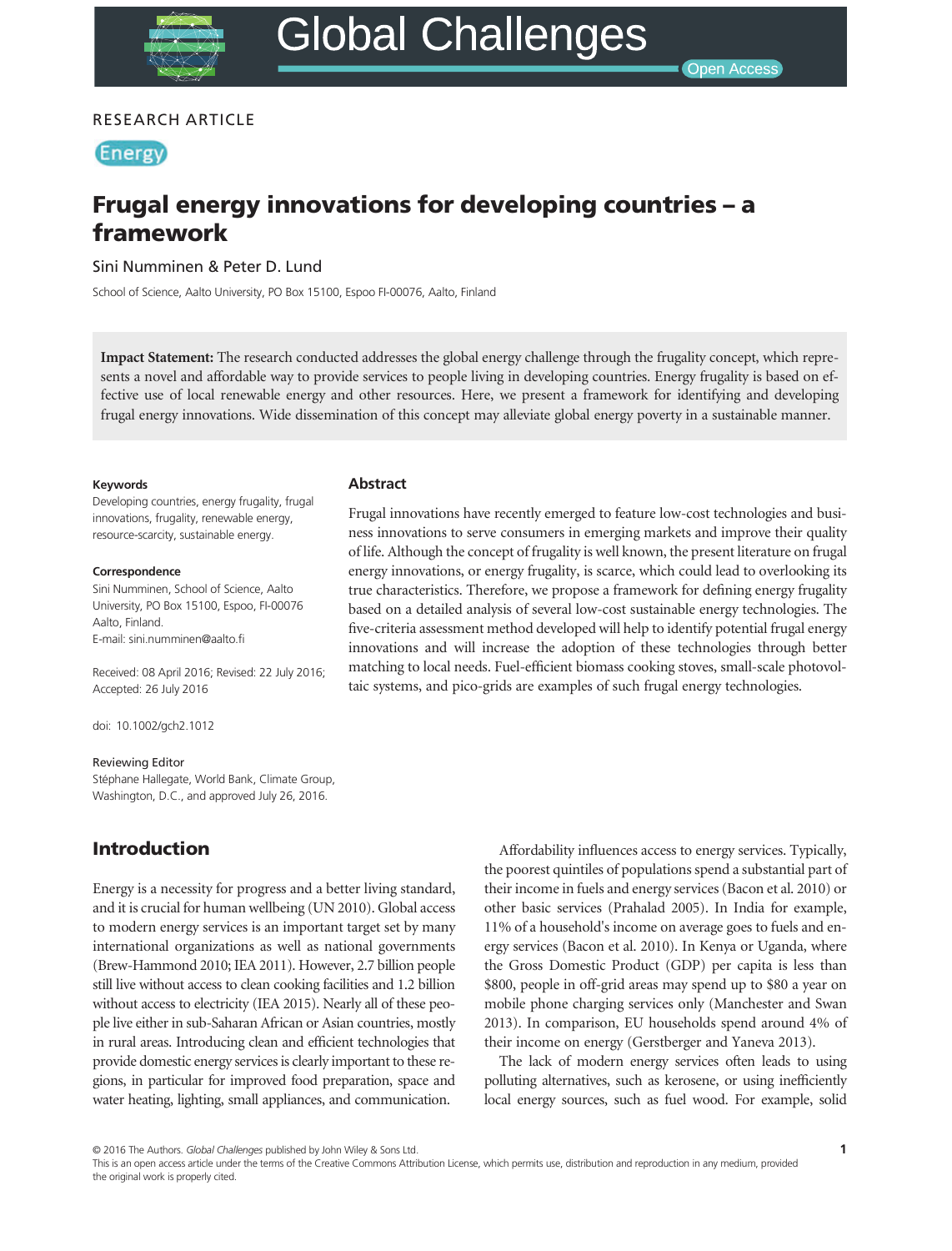

Impact Box: Over one billion people in developing countries live without any modern energy services. This study combats energy poverty through socalled frugal energy innovations, which are affordable and sustainable energy innovations for poor people. Frugal energy innovations are based on effective use of local resources and skills, and renewable energy. Energy frugality is a new concept and has not yet been well defined. In this study, we provide a framework for frugal energy innovations to better help identify and further develop these kinds of technologies in the future. The potential for energy frugality is huge and urgent, considering the challenges faced by people in less-developed countries. Indirectly, frugal energy products have a positive impact on climate change mitigation, food, water, and health issues as energy often helps to provide these services as well.

The solar photovoltaics (PV) pico-grid system of Boond Engineering & Development Pvt Ltd. in Sathara village in North India. Photo: Boond (www. boond.net)

biomass in different forms is still the main energy source for cooking and heating in Sub-Saharan Africa and South Asian regions, but its use is inefficient causing serious health problems and such environmental damage as deforestation (Sesan 2012).

Clearly, introducing modern energy technologies could significantly improve the situation (Jannuzzi and Goldemberg 2012). Local renewable electricity production, such as photovoltaics (PV) or micro-grids, is becoming viable options in developing countries (REN21 2015). Unfortunately, the adoption of different sustainable energy technologies still remains modest, calling for intensified efforts to improve the situation (IEA and World Bank 2015). One of the reasons for slow adoption may be insufficient understanding of local cultures and their institutional capacities for a pervasive adoption of new technologies (Murphy 2001; Carr 1985).

In response, several technology movements have historically been introduced along with industrialization in developing countries. The appropriate technology movement (Pattnaik and Dhal 2015) emphasized adjusting imported technologies into the local social environment. The intermediate technology movement highlighted the importance of small entrepreneurship in the transition (Schumacher 1974). When introducing modern energy services to poor communities, involvement of local entrepreneurship may better help to understand local consumer's preferences and adjust imported technology to local needs (Hansen et al. 2014).

Recently, frugal innovations have emerged to address the accessibility of new technologies in developing countries, in particular because frugal technologies have a lower purchase price than alternatives. These types of innovations involve small entrepreneurs or larger companies that succeed in overcoming the poverty gap and the lack of material resources, as well as several other practical problems in providing novel innovative solutions or services to people at the bottom of the economic pyramid (Radjou et al. 2012).

Economic constraints are, in particular, tied to the low purchasing power of consumers and the technical constraints to insufficient infrastructures. For example, the lack of reliable access to grid electricity in an Indian town motivated the development of a cheap clay fridge for food storage, which works without electricity (Praceus 2014).

The academic literature on frugal innovation is still limited, and it has mainly been discussed within the business regime. Scientific literature on frugal innovations in providing energy services is also very scarce and often focuses on case studies only (Levänen et al. 2015). The question of environmental sustainability, which is always important in the case of energy, may not have received adequate attention in this context (Brem and Ivens 2013); although, several examples demonstrate that the technologies chosen may fulfill the sustainability criteria (Basu et al. 2013).

Because of the importance of improved energy services to poor countries on the one hand, and the lack of understanding of the theoretical and practical significance of frugal innovations for energy on the other hand, this paper aims to better conceptualize frugal innovations for the energy sector including criteria for defining and characterizing such innovations. To our knowledge, such an analysis has not yet been performed. The kind of systematic approach proposed here could be beneficial for the future development and deployment of sustainable energy technologies for less developed countries, in particular to more effectively harness local resources, skills, and labor. Also, the adoption of technologies that are better connected to local know-how and conditions could address the sustainability question more efficiently than when just applying imported technology.

The paper is structured as follows. In Section 2, we briefly overview the extant literature on frugal innovations. In Section 3, we review frugal innovations in the energy sector to understand their characteristics, and based on this, sketch a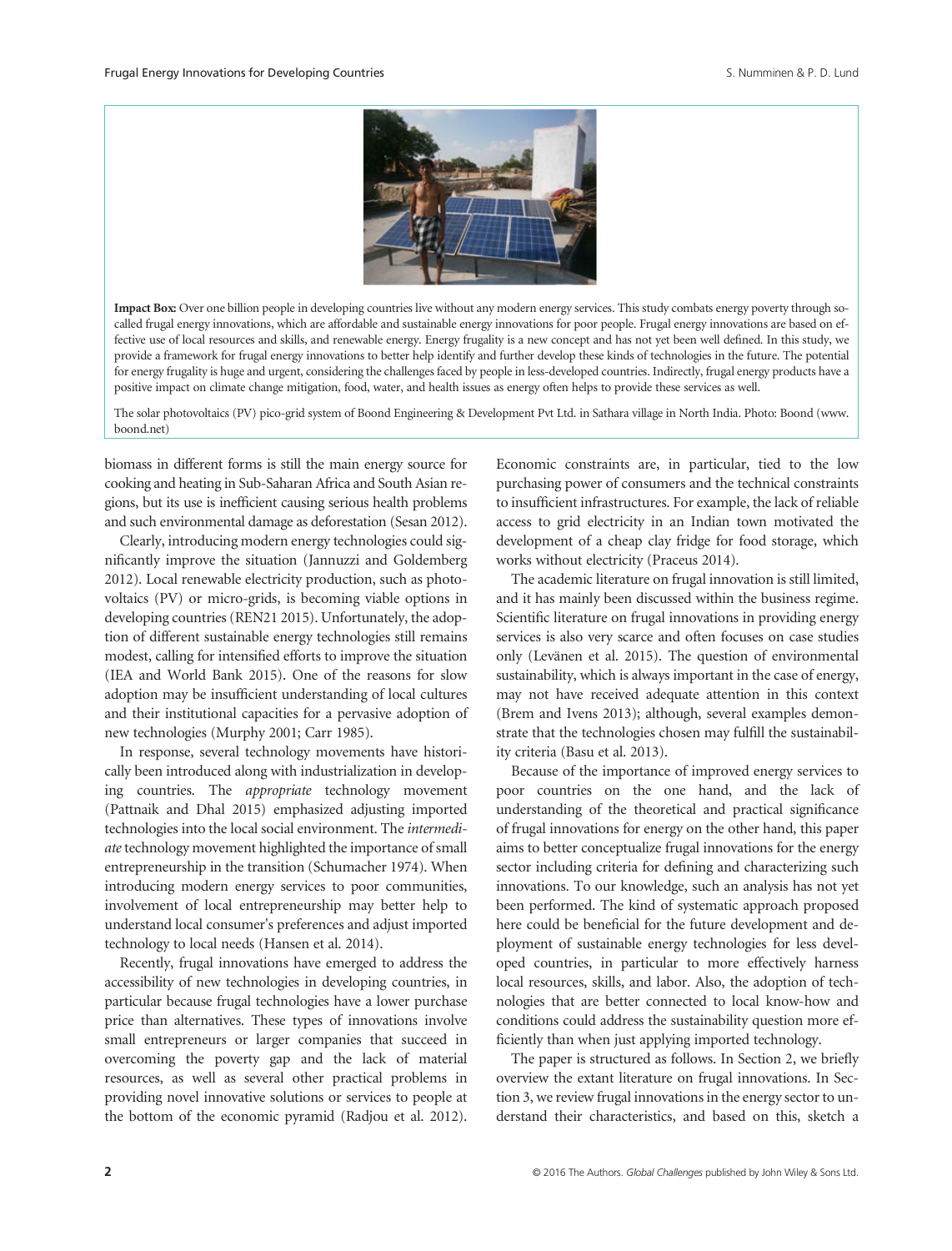framework for frugal energy innovations. In Section 4, we suggest a more detailed set of criteria for their definition. The paper ends with a discussion and conclusions.

# Frugal and Other Resource-Constrained Innovation Concepts

To understand energy frugality or frugal innovations in energy, we first look at the extant literature on frugal innovations. Mainly studied in business studies and product design, a frugal innovation refers to simple but competitive innovations that have gained a breakthrough status in an emerging market among consumers with a low purchasing power (Radjou et al. 2012). Well-known examples of frugal innovations can be found among health care or telecommunications products, for example, the portable electrocardiogram by General Electric or the robust Nokia 1100 mobile phone, which were made affordable through simplified product architectures. The Nokia 1100 with a robust and low-power design was sold for just \$15–20 and was once the best-selling mobile phone worldwide (Sehgal et al. 2010).

The core characteristics of a frugal innovation are engineering simplicity as the use of raw materials and other resources needs to be minimized, which results in lower manufacturing cost (Rao 2013). Product simplifications could lead to considerable energy savings as well; for example, simplified design and reduced size of an automated teller machine dropped the power consumption by 80% compared with a standard unit (Bound and Thornton 2012). Other important features of frugal technologies are robustness and durability, especially in products that are used in remote areas.

As the concept of frugal innovation is quite new, the theoretical framework for frugality may still need to be improved (Bhatti and Ventresca 2013) as there is sometimes conceptual overlap to other resource-scarce innovations (Cunha et al. 2014; Soni and Krishnan 2014). Frugal innovations differentiate themselves often through some novel technical feature or business model compared with just a cheaper product (Zeschky et al. 2014). Sometimes, similar products named as frugal in emerging markets are found in industrialized countries but with different purpose, for example, the portable thermocouple fridge (Tiwari and Herstatt 2012). In this case, the technical novelty is not obvious, but instead, the purpose is which was fulfilling the cold storage needs of the people in India.

It is important to note that several successful frugal innovations reported have originated from large international or multinational companies such as Haier, Lenovo, Nokia, General Electric, Tata, and Renault-Nissan. Initially, the concept of frugal engineering was raised by Renault stating that frugal innovations could be a great opportunity for successful business in emerging markets by integrating the resourceful mindset of ingenious Indian engineers into the product development processes (Sehgal et al. 2010; Radjou 2014). A frugal innovation initially designed for emerging markets may sometimes also find its way to industrialized countries, but then, it is called a reverse innovation (Govindarajan et al. 2012).

Resource-scarce innovations created by poor people themselves in their own living surroundings resemble frugal innovations. Such innovations are often called indigenous innovations (Gupta 2006) or grass-roots innovations (Kumar and Bhaduri 2014; Pattnaik and Dhal 2015). Common features of these are that local professional expertise is utilized

| Name                                        | Description                                                                                                                                 | Energy services provided                                                                           | Reason for frugality                                                                                                                         | Reference                         | Innovator                                   |
|---------------------------------------------|---------------------------------------------------------------------------------------------------------------------------------------------|----------------------------------------------------------------------------------------------------|----------------------------------------------------------------------------------------------------------------------------------------------|-----------------------------------|---------------------------------------------|
| <b>Husk</b><br>Power<br>System<br>(product) | Micro-grid where the power is made<br>of rice husk (Gupta et al. 2013)                                                                      | Lighting, charging<br>mobile phones and<br>other appliances                                        | Technical: Frugalized technology<br>producing lower product<br>manufacturing costs                                                           | (Bhatti and<br>Ventresca<br>2012) | Local<br>company                            |
| Mitticool<br>(product)                      | Refrigerator made out of clay which<br>functions without electricity. Based<br>on the cooling effect of water<br>evaporation (Praceus 2014) | Food storage                                                                                       | Lower product price (than electric<br>fridges). Frugal energy use: no<br>maintenance costs and zero energy<br>consumption. Simple technology | (Rao 2013)                        | Private<br>craftsman<br>and<br>entrepreneur |
| <b>SELCO</b><br>(company)                   | Social enterprise providing various<br>small-scale solar products for low-<br>income customers                                              | Lighting, domestic hot<br>water                                                                    | Business: Novel energy business<br>model allowing affordable energy<br>services for the poor                                                 | (Radjou<br>et al. 2012)           | Local<br>company                            |
| Boond<br><b>LTD</b><br>(company)            | Energy access company providing<br>various small-scale renewable energy<br>products for low-income customers                                | Lighting, charging<br>mobile phones and<br>other appliances (pico-<br>grids). Food<br>preparations | Business: Networked energy business<br>model for sales and customer support<br>in Indian villages                                            | (Urpelainen<br>and Yoon<br>2014)  | Local<br>company                            |

Table 1. Four cases of energy services defined as frugal innovations in literature.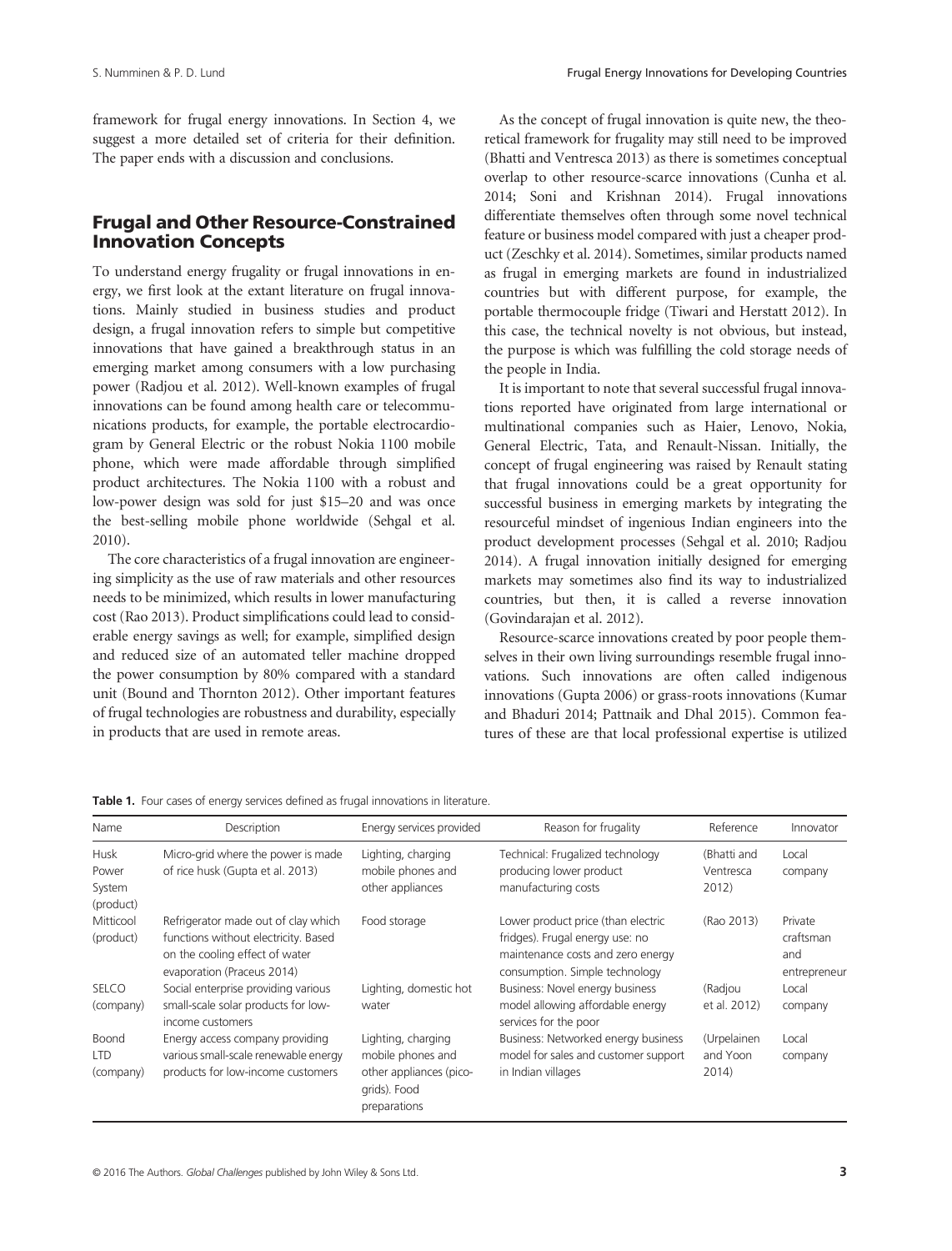to modify or improve the product, and they enable a service delivery at a much lower price. For example, using a bicycle for water pumping or constructing a wind turbine from recycled materials (Kamkwamba 2010).

Frugal innovations by definition serve the underserved populations in developing countries (Gupta 2011; Radjou et al. 2012), but only few analyses have been made on the societal appropriateness of different frugal technologies in the environments where they are being used (Levänen et al. 2015). This applies to energy as well.

## Analysis of Possible Frugal Innovations in Energy

Next, we analyze several low-cost technology innovations in the energy sector to better understand their frugal

| Name                                          | Description                                                                                                                                                   | Energy<br>services<br>provided                                                | Reference                                | Details for frugal<br>product<br>architecture                                                                                                                 | Relation to local<br>energy use and the<br>society                                                                                                                                     | Innovator                                                                      | Country                         |
|-----------------------------------------------|---------------------------------------------------------------------------------------------------------------------------------------------------------------|-------------------------------------------------------------------------------|------------------------------------------|---------------------------------------------------------------------------------------------------------------------------------------------------------------|----------------------------------------------------------------------------------------------------------------------------------------------------------------------------------------|--------------------------------------------------------------------------------|---------------------------------|
| Cookit                                        | Semi-<br>concentrating solar<br>cooker ideal for<br>off-grid areas with<br>high solar<br>insolation                                                           | Food<br>preparation                                                           | (SCInet 2015)                            | Simple and robust<br>design: only<br>cardboard,<br>aluminum foil and<br>glue required                                                                         | Minimal costs. Local<br>manufacturing<br>possible without<br>advanced skills and<br>tools                                                                                              | Non-profit<br>organization                                                     | <b>USA</b><br>(international)   |
| Energy<br>made in<br>Uganda                   | Locally<br>manufacturable<br>and serviceable<br>robust solar home<br>system                                                                                   | Lighting,<br>charging<br>mobile<br>phones<br>and other<br>small<br>appliances | (Barbosa and<br>Petersen 2013)           | Simple electronics<br>and the PV system<br>design                                                                                                             | Project employs local<br>people in<br>manufacturing<br>centers. The battery<br>type chosen is widely<br>available in Uganda                                                            | Collaborative<br>project of a<br>university and<br>a community<br>organization | US & UG                         |
| Barefoot<br>college                           | Training semi-<br>literate villagers<br>"solar mamas"<br>from all around the<br>world to<br>manufacture,<br>install and<br>maintain solar<br>lighting systems | Lighting,<br>charging<br>mobile<br>phones<br>and other<br>small<br>appliances | (Ashden<br>Awards 2003);<br>(Panda 2015) | Simple electronics<br>and the PV system<br>design                                                                                                             | Depends on the<br>success in setting up<br>and running the<br>manufacturing centers<br>of "solar mamas" in<br>their home countries                                                     | Non-<br>governmental<br>organization<br>(NGO)                                  | IN & global                     |
| Liter of<br>Light<br>(Day)                    | Light source                                                                                                                                                  | Lighting                                                                      | (World Habitat<br>Awards 2014)           | Robust product<br>design. Needed is a<br>PET bottle, water<br>and some fastening<br>materials                                                                 | Minimal costs. Local<br>manufacturing<br>possible without<br>advanced skills or<br>tools. Suitable for<br>informal settlements                                                         | <b>NGO</b>                                                                     | PH                              |
| Open-<br>source<br>wind<br>turbine            | Locally<br>manufacturable<br>wind turbine,<br>several designs                                                                                                 | Lighting.<br>Electricity<br>for small<br>and<br>medium-<br>size<br>appliances | (Piggott 2001)                           | Simplified turbine<br>design. Certain<br>parts, such as<br>wooden blades, can<br>be made of locally<br>available materials                                    | Affordable electricity.<br>Local manufacturing<br>possible in workshops<br>equipped with basic<br>tools                                                                                | Private<br>innovator                                                           | <b>UK&amp;</b><br>international |
| Thermo-<br>siphon<br>solar<br>water<br>heater | Modular solar<br>thermal water<br>heater                                                                                                                      | Domestic<br>hot water                                                         | (Weiss and<br>Schwarzmüller<br>2001)     | Solar thermal<br>technologies are<br>robust by nature:<br>absorber is made of<br>thin copper sheet<br>metal, copper pipes<br>and coated with<br>solar varnish | Affordability: saves<br>expensive electricity<br>typically used for<br>water heating in<br>Zimbabwe, Local<br>manufacturing possi-<br>ble in workshops<br>equipped with basic<br>tools | International<br>research and<br>development<br>cooperation<br>project         | <b>ZI &amp; AT</b>              |

Table 2. Examples of locally manufactured and frugally engineered technologies for household-level energy use.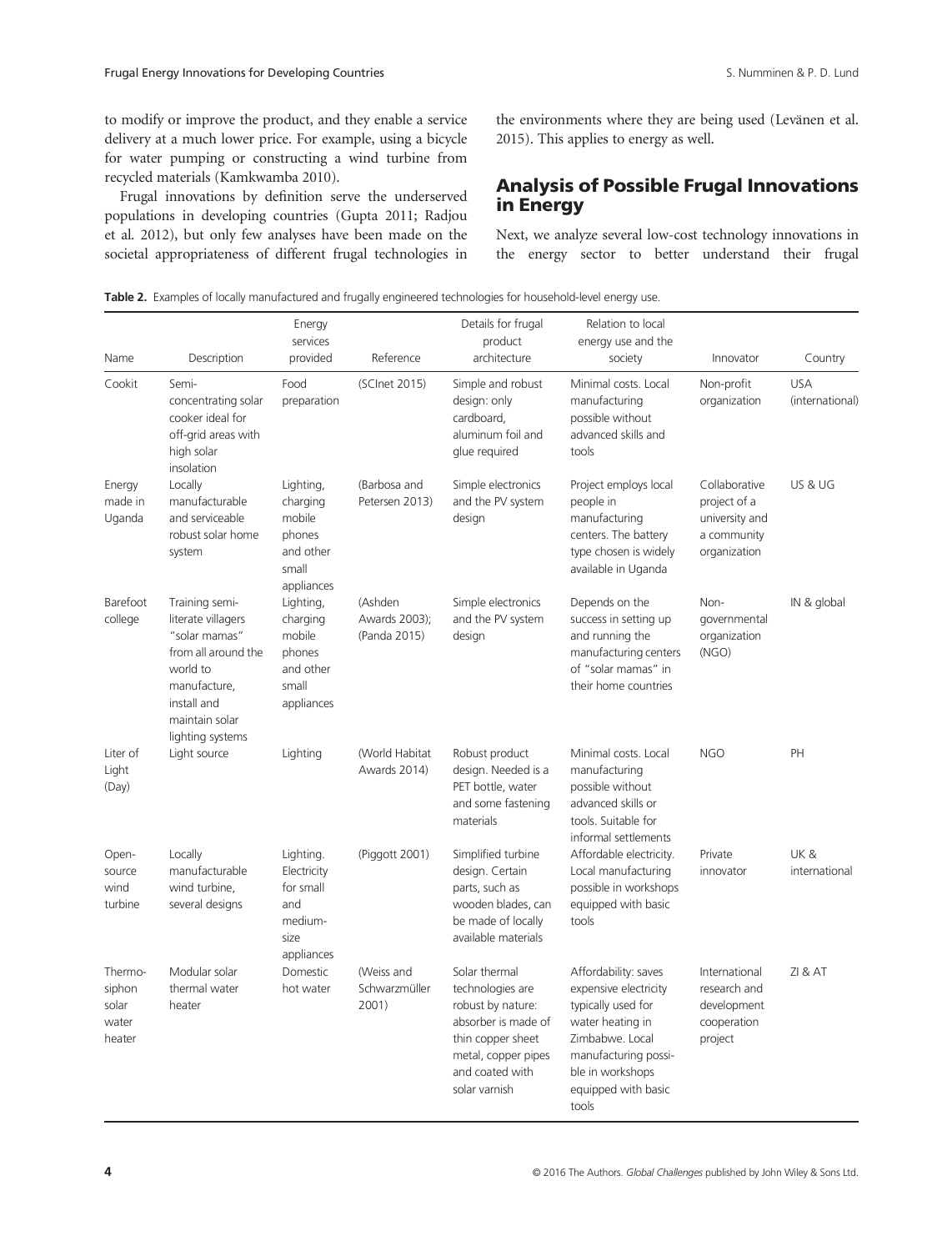characteristics and to provide evidence for defining the framework for frugal energy innovations later in Section 4.

We start by analyzing four cases in Table 1, which have been defined in literature as frugal energy innovations (strong evidence). Basing on this, we extract their common characteristics. Finally in Tables 2 and 3, we analyze further technology examples from the perspectives of sustainability and local appropriateness.

The analyses will follow a common framework shown in Figure 1 to identify energy frugality or features linked to it outgoing from the basic definition of frugal innovations.

Energy frugality as a concept has several implications as a result of the surrounding material and economic scarcities. Essentially, the lack of resources leads to designing technologies and products according to material-saving frugal engineering principles, as presented by Rao (2013). In energy production, use of locally available energy sources is preferred, because they often are more affordable. In addition, economic constraints may result in thrifty and sparing uses of energy and in energy efficiency.

#### Analysis of potential frugal energy innovations

We found in existing literature a few technological innovations in the energy sector that were defined as frugal innovations by the authors. These innovations, which are shown in Table 1, relate to food preparation and storage and household lighting. All examples in Table 1 are from India, which may be because the discourse on frugality is strongest there.



Figure 1. Process leading to energy frugality.

Bhatti and Ventresca (2012) defined Husk Power System in Table 1 as a frugal innovation because the technology can be produced with lower manufacturing costs because of frugal technical redesign, such as manufacturing the distribution grid insulation poles from bamboo instead of iron. The energy business has succeeded in bringing significantly more affordable electricity to the poor villages in India, which relied earlier on kerosene and diesel (Ashden Awards 2011a; Gupta et al. 2013).

The business dimension of energy frugality is highlighted by SELCO Solar Light Pvt Ltd. and Boond Engineering & Development Pvt Ltd., who deliver small-scale solar electricity products for the poor in India, both being awarded for their achievements (Ashden Awards 2009; Economic Times 2014). Frugality relates here especially to the ability of these companies to carry out successful business models enabling low-income consumers to purchase solar products. Both Boond (Urpelainen and Yoon 2014) and SELCO (Radjou et al. 2012) also arrange financial services for their customers with local banks.

While Solar Home Systems for private households is a standard technology, also the technical product development

Table 3. Examples of frugally designed biomass stoves.

| Name                                                  | Description                                                                                                 | Reference                              | Frugal architecture details                                                                                                                                              | Relation with local energy<br>uses and the society                                                                                                       | Innovator                                                                                 | Country            |
|-------------------------------------------------------|-------------------------------------------------------------------------------------------------------------|----------------------------------------|--------------------------------------------------------------------------------------------------------------------------------------------------------------------------|----------------------------------------------------------------------------------------------------------------------------------------------------------|-------------------------------------------------------------------------------------------|--------------------|
| Kenya Ceramic<br>Jiko (KCJ) Stove                     | The most well-<br>known example of<br>a fuel efficient<br>biomass cooking<br>stove                          | (Opole<br>1988)                        | Minimizing the stove ceramic<br>liner size leads to a thrifty use of<br>local raw material (clay).<br>Claddings made of leftover<br>metal parts from large<br>industries | Significant savings in<br>household biomass<br>expenditure compared to<br>open fire. Elements<br>manufacturing and assembly<br>by local small industries | Project by the<br>Kenyan govern-<br>ment and aid<br>organizations                         | KN                 |
| Upesi stove                                           | A simplified and<br>more affordable<br>version of the<br>Kenya Ceramic<br>Jiko, targeted for<br>rural areas | (Flavin<br>and Aeck<br>2004)           | Further simplification by<br>removal of few metal parts                                                                                                                  | More affordable purchase<br>price (than KCJ), while the<br>same price of the energy<br>service (cooking)                                                 | Project by the<br>Kenyan govern-<br>ment, aid orga-<br>nizations and<br>women's<br>groups | KN                 |
| Toyola Energy<br>Ltd "coalpot"<br>stoves              | Producing and<br>selling fuel efficient<br>charcoal stoves                                                  | (Ashden<br>Awards<br>2011 <sub>b</sub> | Robust and simple design,<br>similar to KCJ stove                                                                                                                        | Significant savings in<br>household biomass<br>expenditure. Elements<br>manufacturing and assembly<br>by local small industries                          | Small enterprise                                                                          | GH                 |
| Thermoelectric<br>cook stove<br>"Nicaragua<br>energy" | Cook stoves for<br>impoverished<br>communities of<br>Nicaragua                                              | (Horman<br>et al.<br>2013)             | Robust and simple design.<br>Small thermoelectric couple<br>improves the combustion<br>efficiency                                                                        | Affordable energy service<br>(customers to save a month's<br>salary on fuel in Nicaragua)                                                                | Product design<br>project of a<br>university                                              | <b>NI &amp; US</b> |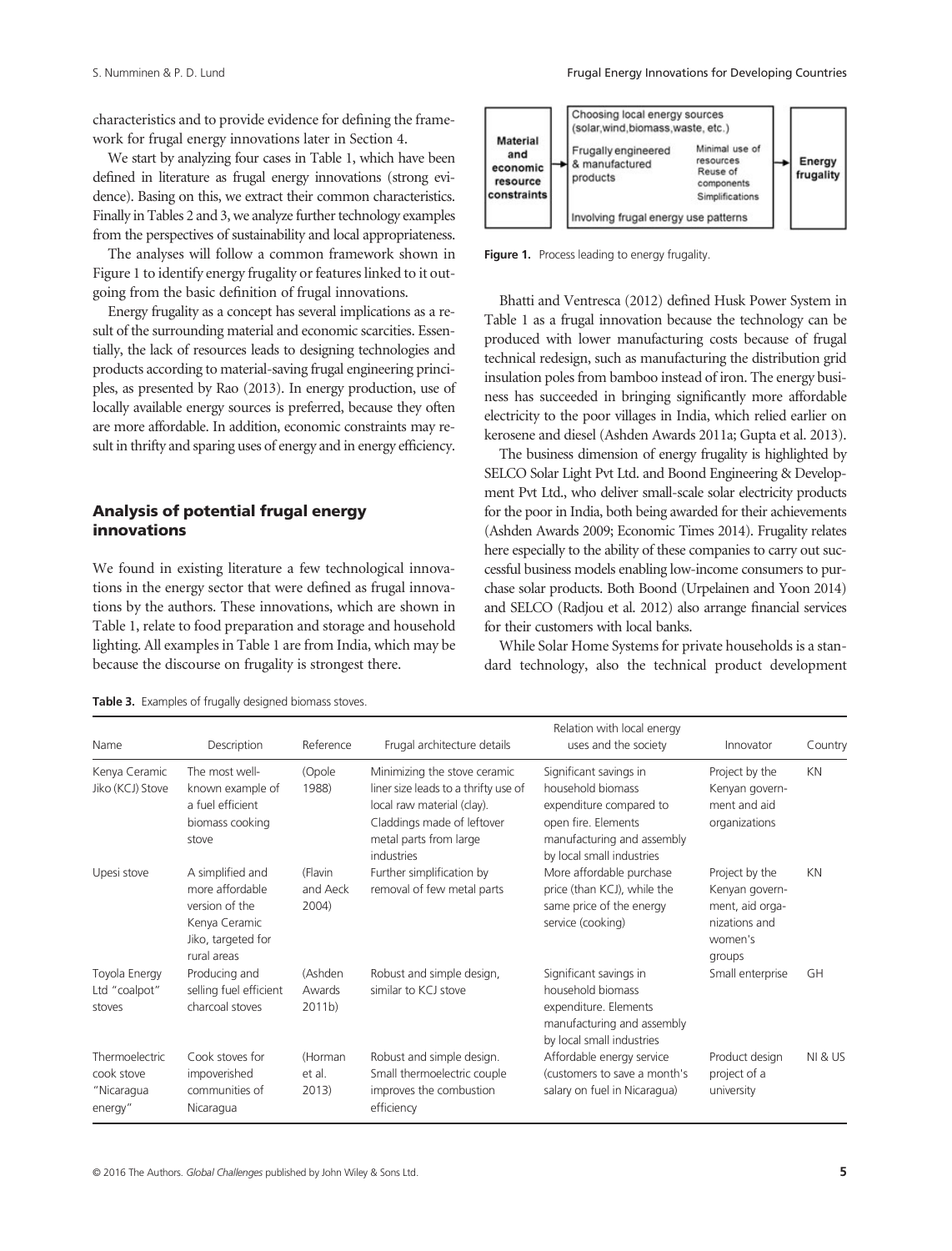work of these companies could deserve a closer look. Boond has developed another kind of innovation, the solar pico-grid, which is a small micro-grid that connects 5–50 households into a direct current distribution grid. The households are provided with a couple of LED light bulbs (à 3W), a mobile phone charging device, and a fan and a TV in the case of larger grids (Kumar 2014). In every household, there is a frugally designed energy meter (Fig. 2) displaying the instantaneous consumption of energy and the availability of energy credits that are purchased in advance in a pre-payment manner (Fig. 3).

Smart monitoring of the energy consumption on household level is an interesting feature of energy frugality. As a matter of fact, the prepaid model is an integral feature in many new micro-grids in India (Fatima and Srivastava 2014) because it fits the unstable income of the consumers better than a post-paid system.

Generally, the innovations in Table 1 help low-income families to save in their energy expenditure, but the comparison with existing alternatives is not always straightforward as shown in the following. For example, the price of electricity from a solar pico-grid (D'Agostino et al. 2016) can be compared with the costs of kerosene (Jain and Ramji 2016), if lighting is the main purpose. A customer in Uttar Pradesh, India, is typically charged 100 INR/kWh  $(1 \text{INR} = $0.015)$ for the pico-grid electricity, which leads to a monthly bill of 140 INR for the lighting and mobile phone charging service (including three lamps). A simple payback analysis based on the investment cost (D'Agostino et al. 2016) and a 5-years cycle yields a monthly cost of 158 INR. For comparison, with kerosene lamps (5 h/day), using the 2015 kerosene prices and accounting for the government subsidies gives a monthly cost of 118–148 INR (Jain and Ramji 2016). In reality, many



Figure 3. The pre-payment dongle of a pico-grid for charging the solar credits.



Figure 2. Energy meter of a pico-grid is an example of a frugal solar component.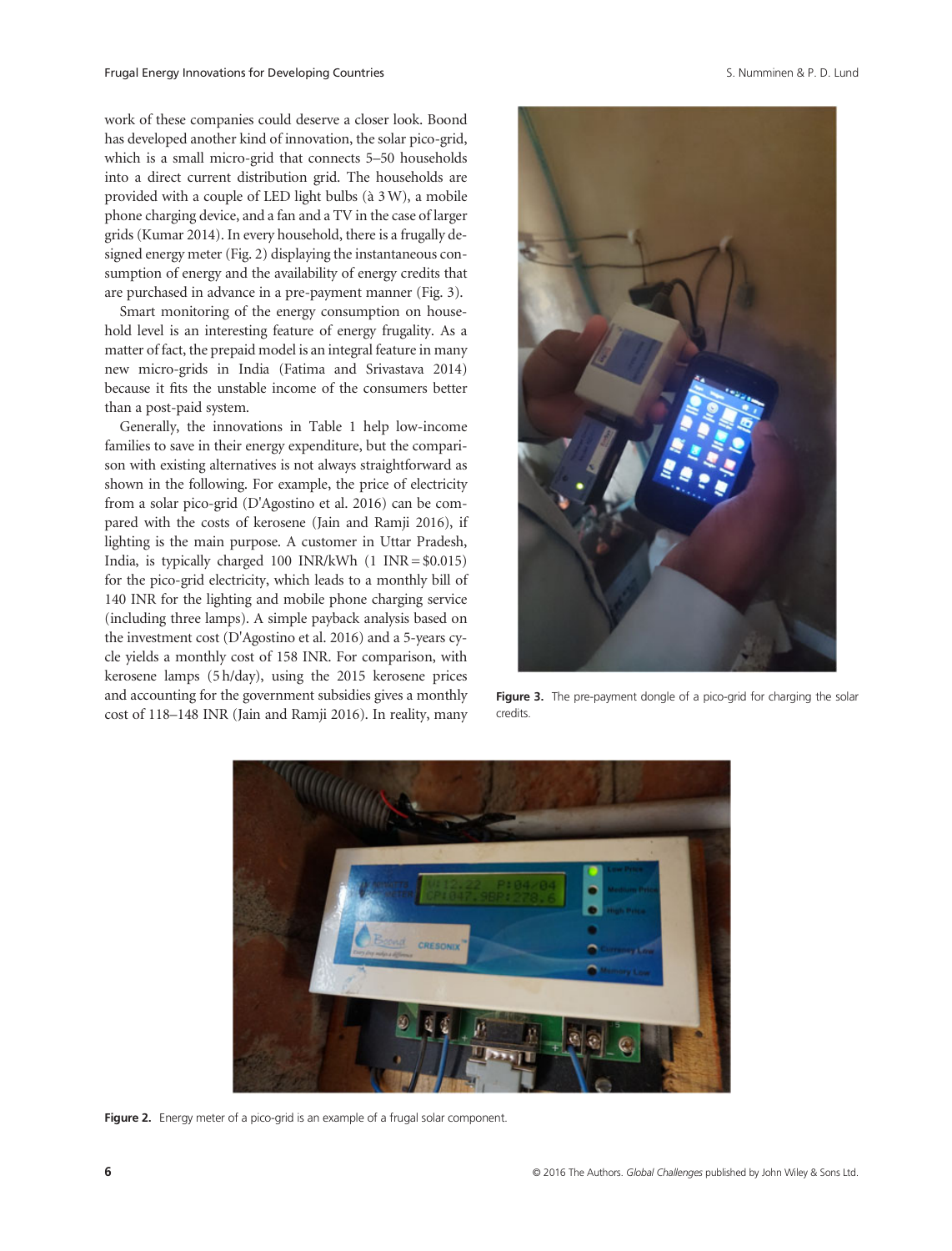rural areas in India do not enjoy of subsidized kerosene prices because of leakages in the national distribution system (Rao 2012), which would lead up to 175–250 INR.

Another difficulty in the comparison arises from the different service levels; for example, LED light bulbs provide significantly higher illuminance level than kerosene lamps (Mills 2016); that is, two LED lamps could possibly offer the same service as three kerosene lamps. In addition, the pico-grid provides other services such as mobile phone charging. It also avoids health hazards typical to kerosene burning. Accounting for all these benefits and the previous price comparison speaks for the solar pico-grid as an economic alternative.

Mainly because of the small size of the systems provided, technologies in Table 1 enable just basic energy services for lighting or mobile phone charging and not energy-intensive services such as cooking. The sizing is also a trade-off between income and service costs. In the pico-grid, the instantaneous power per household is limited to 30W, which is a result of the delicate optimization of the small energy system. Also other kinds of demand-side management strategies have been implemented, for example, limiting the power availability to evenings (Boait 2014), a feature of micro-grids by another solar entrepreneur, Mera Gao Power, whose customers are among the most marginalized in northern India (Urpelainen 2016). Energy frugality may not only be about an energy producing technology, but it could also enhance lower energy consumption both in the supply and demand side.

#### Analysis of low-cost and local energy innovations

Next, we picked six further cases of sustainable energy innovations used in emerging countries, not all of them defined as frugal technologies in the documentation, but which may include frugal aspects. We chose technologies for householdlevel energy use from different countries based on two important criteria for frugal energy technologies: 1) energy delivery at an affordable price and 2) technology design based on frugal product design principles. Also, the technologies should have been successfully employed locally. However, we excluded typical community development projects such as micro-hydro power as well as pure import of technology. Private grass-root innovations were also left out because of lacking technical information. We restrict ourselves to renewable energy sources, which have a strong link to sustainable development.

The list of energy innovations chosen is shown in Table 2. We observed that the technical simplicity often enables local manufacturing, either in workshops (wind turbines and solar systems) or even at home (small lighting units and solar cookers). In some cases, a couple of components and parts need to be ordered from outside; but generally, the designs rely on standardized and low-cost components that are

available nearly all around the world (e.g., PET bottles, aluminum foil, basic electronic components, and cardboard), which has been found characteristic to frugally engineered products (Rao 2013). The panel style solar cooker (SCInet 2015) and the simple light source (World Habitat Awards 2014) can be manufactured with only a couple of dollars all around the world. After the initial investment, the energy service is available for nearly zero costs.

Energy made in Uganda is a project by the Frugal Innovation Lab of Santa Clara University for training of local people to manufacture and maintain simple solar home systems, thus targeting the affordability and locality of energy services (Barbosa and Petersen 2013; Energy Made in Uganda 2016). Barefoot College is another example of an initiative to educate and employ people in developing countries to manufacture small solar PV systems (Ashden Awards 2003). The specific potential of these two initiatives is that they do not only offer a technology but also involve the long-term technical sustainability aspect. Lacking maintenance infrastructures and the lack of spare parts and the consequent system failures have been found to be a widespread problem with small PV systems in developing countries (Díaz et al. 2013), (Nieuwenhout et al. 2001), (Kumar et al. 2000). Strengthening of local manufacturing capabilities may respond to this.

As a matter of fact, the so-called do-it-yourself philosophies are connected to frugal innovation (Reardon 2013; Banerjee 2015). Wind turbine blades, for example, can be made out of local wood material, if glass fiber is not available (Latoufis et al. 2015). Locally manufactured technologies, such as wind turbines, could actually have a considerable potential for the local economies in low-income countries (Leary et al. 2012) linked to local employment and education. Often, a basic level of education only is required to manufacture frugal energy technologies.

As bioenergy in different forms is readily available in most developing countries (Karekezi 2002) and cooking is a major energy service, we also analyzed a set of biomass stoves to understand their possible frugal aspects. Table 3 lists four case stoves chosen. By nature, the stoves are simple and based on local technology, which could link them to frugal energy innovations. Some of the stoves could be even manufactured in workshops (Opole 1988); also, very energy-efficient stoves have been developed, for example, the Kenyan Ceramic Jiko could save up to 50% of the fuel compared with open fire (Kammen 2000).

Frugality, as described in Figure 1, is demonstrated by these stoves both at the product design side as well as at the user side. Manufacturing of the KCJ and Upesi stoves can be achieved with local and recycled materials; the stove ceramic liner sizes are designed so that only the minimum amount of clay material is needed for insulation (Opole 1988). Initially, discarded metal drums from Nairobi's industries have been used as the metal claddings. At the energy user side, the stoves significantly contribute to the fuel saving and hereby to the reduction in household energy expenditures.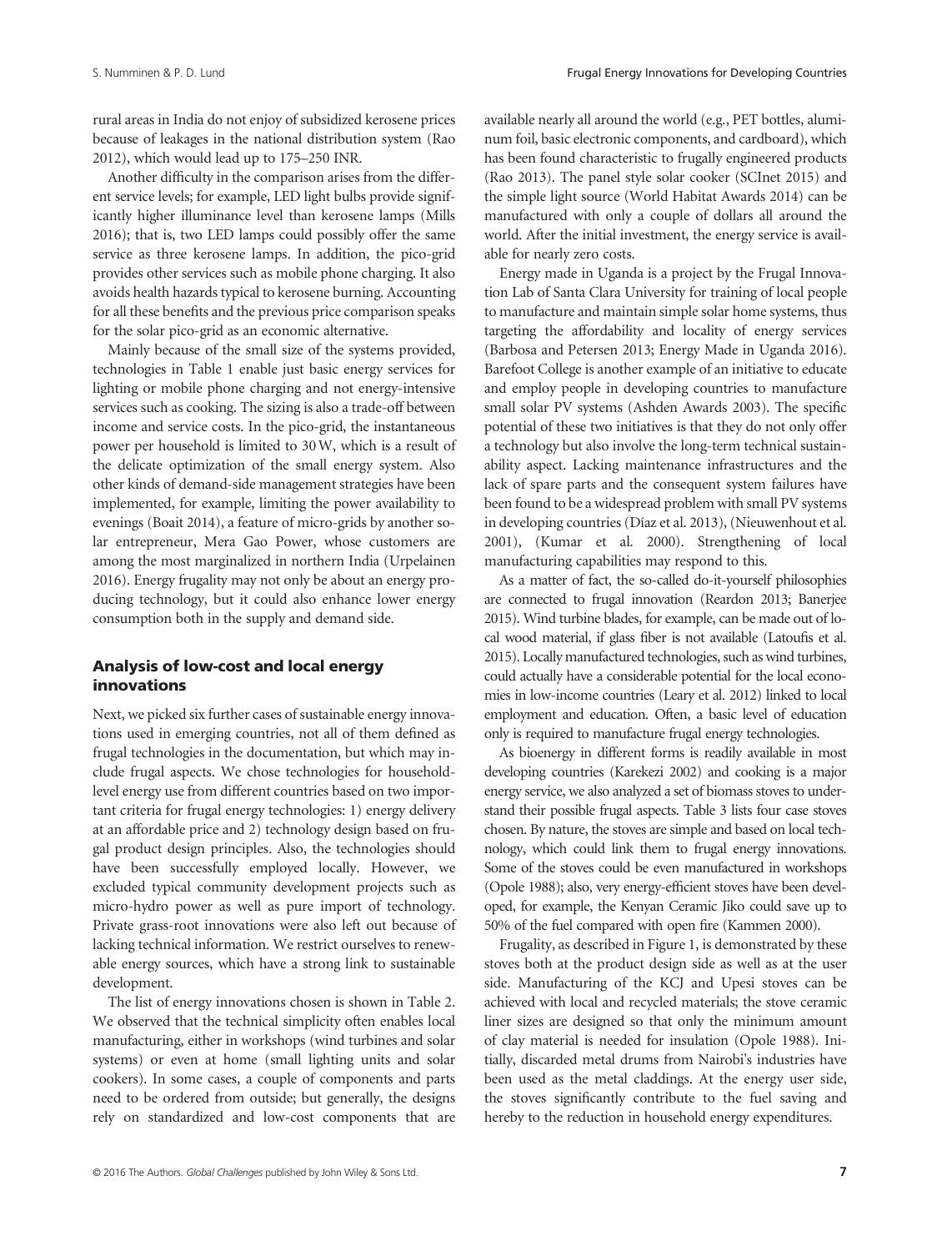### Setting Criteria for Frugal Energy

Based on the analyses in the previous Section, we next elaborate a proposal for key criteria to define frugal energy technology to provide affordable and sustainable energy for lowincome households in developing countries.

Starting with the product architecture, a frugal energy technology is manufactured with minimal use of resources, and the technical design contains simplifications either in component or system levels. This should enforce that a more affordable product will result. The product design also incorporates inherent functionality (Rao 2013). The durability of the technology is a quality issue that needs special consideration, as the up-front investments and payback times may be considerable to people in poverty. Therefore, a rugged and persistent design (Basu et al. 2013) will be important to avoid a too-short product lifetime (Ashden Awards 2011c).

The organizational questions related to operations and maintenance are important as well. The installation, operation, and maintenance of frugal power systems may require skilled personnel. For example in the case of PV systems, although the PV panel is almost maintenance-free, the battery unit may require frequent maintenance to ensure long-term user satisfaction. Involving local skills for these kinds of services means local employment.

An important criterion to be set relates to sustainability, both in social and environmental contexts. These aspects have been highlighted less in the existing literature on frugal innovations. A sustainable energy solution makes use of the local and renewable energy sources and is also socially sustainable regarding the local culture and its habits in energy use preferences. For example, introducing a modern energy supply system may not automatically make families willing to switch away from traditional cooking (Murphy 2001).

Table 4 summarizes these criteria for frugal innovation in energy. Curiously, frugal energy technologies also

Table 4. Criteria for frugal and sustainable technologies providing energy services.

| Comments                                |
|-----------------------------------------|
| Minimal use of resources                |
| Simplified design                       |
| Durability                              |
| Low-cost product                        |
| Provision of a more affordable energy   |
| service                                 |
| Socially fit for local user preferences |
| Skills available for operation and      |
| maintenance                             |
| Use of local renewable energy sources   |
| Recycled materials                      |
| Avoiding harmful substances             |
| Efficient energy use and behavior       |
| Modest energy output level              |
|                                         |

demonstrate aspects of energy efficiency from the end user's side. Frugal ways of using energy mean modest output levels, and they mean a variety of ways for energy conservation, such as temporal limitations of power availability at times of energy shortage. The connection of energy frugality with energy efficiency shall be subject to further studies.

# Discussion and Conclusions

Frugal innovations try to overcome the poverty gap by providing affordable products and services for people in developing countries and emerging economies. In this paper, we discuss the concept of frugal energy innovations and present a framework for defining these. We employed a two-stage analysis of frugal technologies providing small-scale energy services for low-income consumers. First, a set of energy service technologies that have already been characterized as frugal innovations was investigated. It was found that the key frugality aspects were affordable energy services and a simplified technology design. Because of scarcity of literature on frugal innovations, the second set of examples was collected on affordable and sustainable energy technologies. Finally, a set of criteria for frugal and sustainable energy innovation was elaborated.

Fuel-efficient biomass cooking stoves, small-scale PV systems, pico-grids, and other locally manufactured technologies are good examples of frugal energy technologies. The affordability is a central criterion for energy frugality, and it should preferably be viewed at the energy service level as technology may provide a service to a larger community than just for a single household, and in long-term. Affordability differs from the pure price of technology, which because of lower manufacturing costs of a frugal innovation directly lead to a lower purchasing price and thus better accessibility. Finally, we proposed a five-criteria framework to define energy frugality, covering affordability, frugal engineering, frugal energy use pattern, local appropriateness, and sustainability.

By definition, a frugal innovation addresses the needs of the poor. As frugal energy innovations often involve quite low power levels targeted to satisfy the basic needs only, for example, through off-grid and stand-alone energy applications, an important question will be if these innovations could become mainstream energy options or would they rather represent temporary solutions only. Technically the scale-up would be easy, including direct current micro-grids that can be enlarged to provide power for additional households and hamlets in the nearby regions (Madduri et al. 2013). Micro-grids, in general, are becoming an important energy solution in remote areas in many developing countries because they can complement severe gaps in national power distribution systems (Palit and Bandyopadhyay 2016). For the energy service companies, however, the most modest power consumption levels of the cost-conscious low-income customers make it a challenging business (D'Agostino et al. 2016). Therefore, reaching large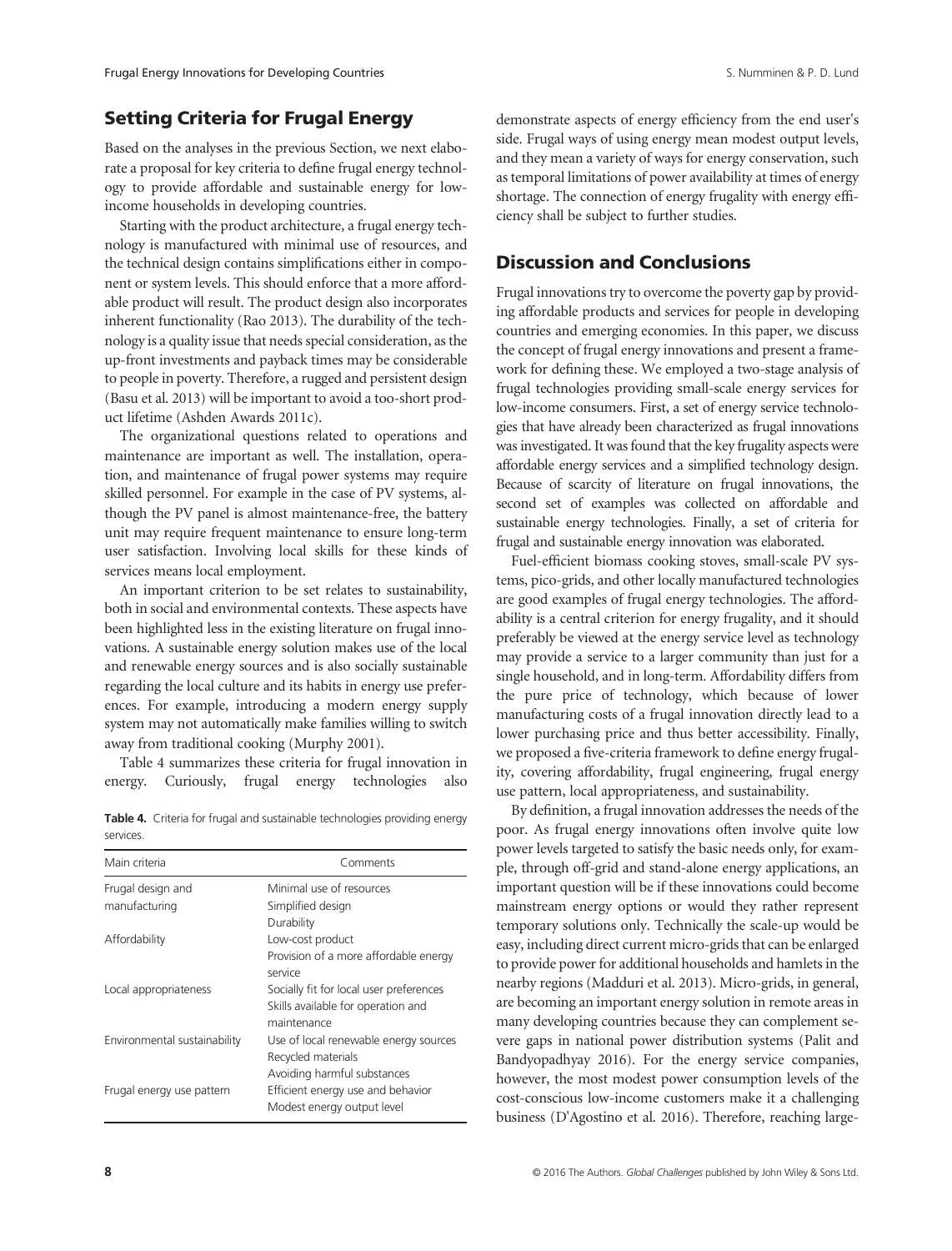scale impact with the smallest off-grid PV systems may be difficult without external financial support.

Recognizing that the existing literature of frugal energy innovations is very limited, future work on analyzing them could be well motivated, as these may include new information on frugality and functionality of technologies. Energy may also indirectly be present in other fields such as in agriculture or telecommunications, which could offer interesting implications for energy frugality, and may thus also deserve a closer look.

# Acknowledgments

The authors wish to thank the Finnish Technology and Innovation Agency (TEKES) for financing through the New Global Project and Mr Rustam Sengupta (CEO, Boond Engineering & Development Pvt Ltd.) for providing technical information on the pico-grid.

# Conflict of Interest

The authors declare no conflict of interest.

#### References

- Ashden Awards, 2003. Case study summary: The Barefoot College, India [WWW Document]. URL [https://www.ashden.org/](https://www.ashden.org/files/Barefoot%20college%20summary.pdf)files/ [Barefoot%20college%20summary.pdf](https://www.ashden.org/files/Barefoot%20college%20summary.pdf) (accessed 2.2.16).
- Ashden Awards, 2009. Case study summary: SELCO Solar Pvt Ltd, India [WWW Document]. URL [https://www.ashden.org/](https://www.ashden.org/files/SELCO%20full_0.pdf)files/ [SELCO%20full\\_0.pdf](https://www.ashden.org/files/SELCO%20full_0.pdf) (accessed 9.17.15).

Ashden Awards, 2011a. Case study summary: Husk Power Systems India [WWW Document]. URL [https://www.ashden.org/](https://www.ashden.org/files/Husk%20winner.pdf)files/ [Husk%20winner.pdf](https://www.ashden.org/files/Husk%20winner.pdf) (accessed 12.17.15).

- Ashden Awards, 2011b. Case study summary Toyola Energy Limited Ghana [WWW Document]. URL [http://www.ashden.org/](http://www.ashden.org/files/Toyola%20winner.pdf) fi[les/Toyola%20winner.pdf](http://www.ashden.org/files/Toyola%20winner.pdf) (accessed 1.15.16).
- Ashden Awards, 2011c. Case study summary ToughStuff International UK and Africa [WWW Document]. URL [http://www.](http://www.ashden.org/files/ToughStuff%20winner.pdf) ashden.org/fi[les/ToughStuff%20winner.pdf](http://www.ashden.org/files/ToughStuff%20winner.pdf) (accessed 1.15.16).

Bacon, R., Bhattacharya, S., Kojima, M., 2010. Expenditure of Lowincome Households on Energy: Evidence from Africa and Asia. The World Bank, Washington D.C., USA.

Banerjee, P., 2015. Frugal Innovation, in: Wiley Encyclopedia of Management. John Wiley & Sons, Ltd.

- Barbosa, J., Petersen, K.. Energy Made in Uganda. A locally manufacturable and Serviceable Solar Home System. Project presentation. Santa Clara University. School of Engineering, 2013.
- Basu, R.R., Banerjee, P.M., Sweeny, E.G., 2013. Frugal innovation: core competencies to address global sustainability. Journal of Management for Global Sustainability 1, 63–82.

Bhatti, Y.A., Ventresca, M.. How Can "Frugal Innovation" Be Conceptualized? (SSRN Scholarly Paper No. ID 2203552). Social Science Research Network, Rochester, NY, 2013.

Bhatti, Y.A., Ventresca, M.. The Emerging Market for Frugal Innovation: Fad, Fashion, or Fit? (SSRN Scholarly Paper No. ID 2005983). Social Science Research Network, Rochester, NY, 2012.

Boait, P.J., 2014. Demand Management for Off-Grid Electricity Networks, in: Bhattacharyya, S.C., Palit, D. (Eds.), Mini-Grids for Rural Electrification of Developing Countries. Springer International Publishing, Green Energy and Technology, pp. 135–144.

- Bound, K., Thornton, I.W., 2012. Our Frugal Future: Lessons from India's Innovation System. Nesta, London.
- Brem, A., Ivens, B., 2013. Do Frugal and reverse innovation foster sustainability? Introduction of a conceptual framework. Journal of Technology Management for Growing Economies 4, 31–50.
- Brew-Hammond, A., 2010. Energy access in Africa: challenges ahead. Energy Policy, Greater China Energy: Special Section with regular papers 38, 2291–2301. DOI[:10.1016/j.enpol.2009.12.016.](http://dx.doi.org/10.1016/j.enpol.2009.12.016)
- Carr, M. (Ed), 1985. Introduction, in: The AT Reader: Theory and Practice in Appropriate Technology. Intermediate Technology Publ, London, pp. xiii–xvi.
- Cunha, M.P.E., Rego, A., Oliveira, P., Rosado, P., Habib, N., 2014. Product innovation in resource-poor environments: three research streams. Journal of Product Innovation Management 31, 202–210. DOI[:10.1111/jpim.12090.](http://dx.doi.org/10.1111/jpim.12090)
- D'Agostino, A.L., Lund, P.D., Urpelainen, J., 2016. The Business of Distributed Solar Power: A Comparative Case Study of Centralized Charging Stations and Solar Microgrids. Wiley Interdisciplinary Reviews: Energy and Environment, doi:[10.1002/](http://dx.doi.org/10.1002/wene.209) [wene.209.](http://dx.doi.org/10.1002/wene.209)
- Díaz, P., Arias, C.A., Gomez-Gonzalez, M., Sandoval, D., Lobato, R., 2013. Solar home system electrification in dispersed rural areas: a 10-year experience in Jujuy, Argentina. Progress in Photovoltaics: Research and Applications 21, 297–307. DOI[:10.1002/pip.1181.](http://dx.doi.org/10.1002/pip.1181)
- Economic Times. Boond raises Series A from Opes Impact Fund and Ennovent Circle [WWW Document]. The Economic Times, 2014. URL [http://articles.economictimes.indiatimes.com/2014-](http://articles.economictimes.indiatimes.com/2014-08-21/news/53073094_1_energy-solutions-investment-areas) [08-21/news/53073094\\_1\\_energy-solutions-investment-areas](http://articles.economictimes.indiatimes.com/2014-08-21/news/53073094_1_energy-solutions-investment-areas) (accessed 2.2.16).
- Energy Made in Uganda. Energy Made in Uganda. Nsamizi center for solar devices. [WWW Document], 2016. URL [https://](https://energymadeinuganda.wordpress.com) [energymadeinuganda.wordpress.com/](https://energymadeinuganda.wordpress.com) (accessed 7.12.16).
- Fatima, M., Srivastava, A., 2014. A review on microgrid: architecture, model and existing ventures in India. International Journal of Enhanced Research in Science Technology & Engineering 3, 242–247.
- Flavin, C., Aeck, M.H., 2004. Energy for development. The Potential Role of Renewable Energy in Meeting the Millennium Development Goals (Paper prepared for the REN21 Network). Worldwatch Institute, Washington, D.C., USA.
- Gerstberger, C., Yaneva, D.. Household consumption expenditure national accounts [WWW Document]. Eurostat Statistics explained, 2013. URL [http://ec.europa.eu/eurostat/statistics-ex](http://ec.europa.eu/eurostat/statistics-explained/index.php/Household_consumption_expenditure_-_national_accounts)[plained/index.php/Household\\_consumption\\_expenditure\\_-](http://ec.europa.eu/eurostat/statistics-explained/index.php/Household_consumption_expenditure_-_national_accounts) [\\_national\\_accounts](http://ec.europa.eu/eurostat/statistics-explained/index.php/Household_consumption_expenditure_-_national_accounts) (accessed 2.2.16).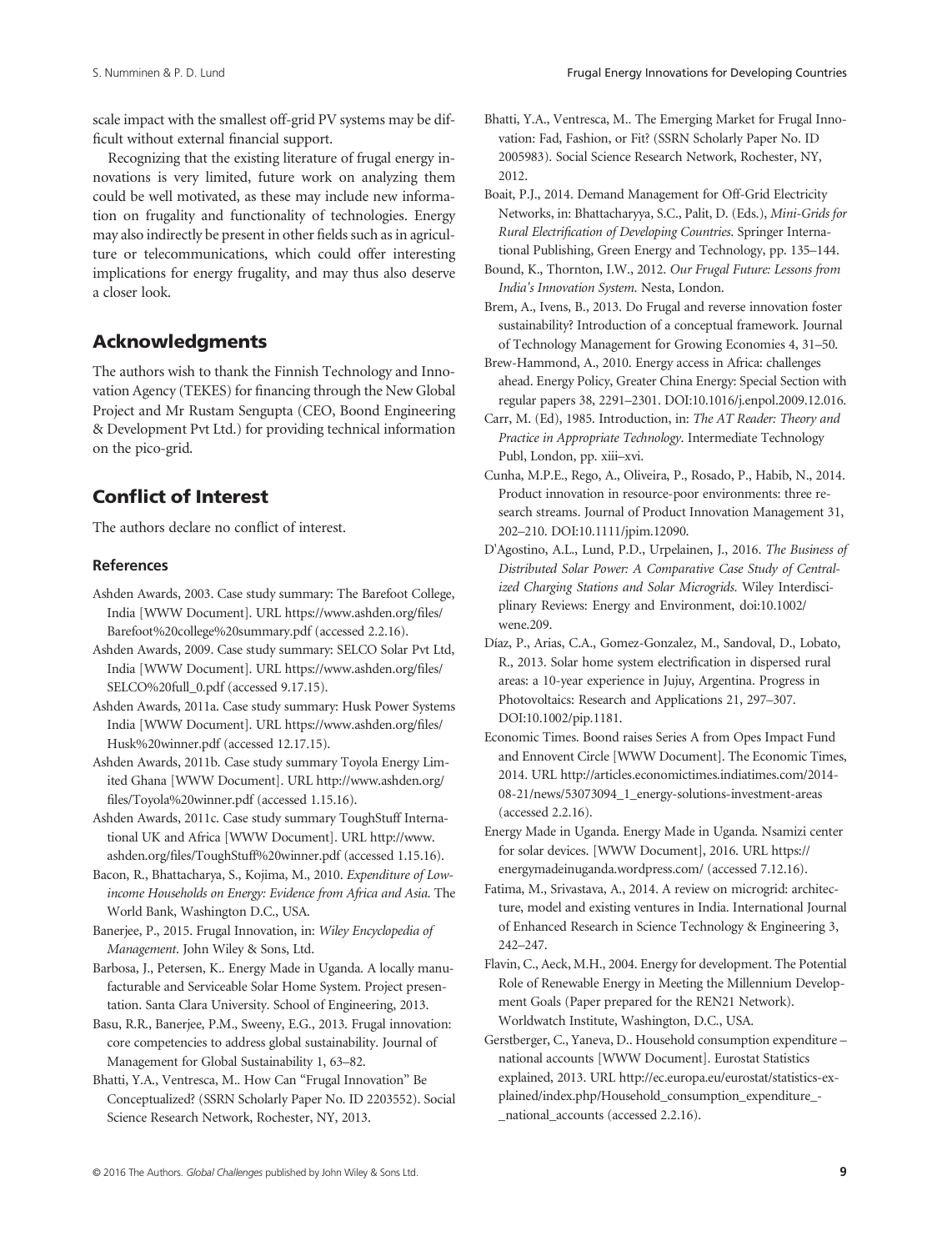Govindarajan, V., Trimble, C., 2012. Reverse Innovation: Create Far From Home, Win Everywhere. Harvard Business Review Press, Boston, Massachusetts.

Gupta, A.K., 2006. From sink to source: the Honey Bee Network documents indigenous knowledge and innovations in India. Innovations: Technology, Governance, Globalization 1, 49–66.

Gupta, R., Pandit, A., Nirjar, A., Gupta, P., 2013. husk power systems: bringing light to rural India and tapping fortune at the bottom of the pyramid. Asian Journal of Management Cases 10, 129–143. DOI:[10.1177/0972820113493690.](http://dx.doi.org/10.1177/0972820113493690)

Gupta, V.P., 2011. "Frugal Innovation" The new masters of management. (From "Jugaad" To Frugal Innovation) [WWW Document]. URL [http://www.indianmba.com/Faculty\\_Column/](http://www.indianmba.com/Faculty_Column/FC1283/fc1283.html) [FC1283/fc1283.html](http://www.indianmba.com/Faculty_Column/FC1283/fc1283.html) (accessed 10.14.15).

Hansen, U.E., Pedersen, M.B., Nygaard, I.. Review of Solar PV market development in East Africa (No. 12), UNEP Risø Centre Working Paper. UNEP Risø Centre Technical University of Denmark, 2014.

Horman, C., Lee, M., Wagner, M.. Thermoelectric cookstove. Mechanical Engineering of Santa Clara University, 2013.

IEA, 2011. Energy for all. Financing access for the poor, in: Special Early Excerpt of the World Energy Outlook 2011. International Energy Agency, Paris, France.

IEA, 2015. World Energy Outlook 2015. International Energy Agency, Paris, France.

Jain, A., Ramji, A., 2016. Reforming Kerosene Subsidies in India: Towards Better Alternatives. The International Institute for Sustainable Development (IISD), Winnipeg, Manitoba, Canada.

Jannuzzi, G.D.M., Goldemberg, J., 2012. Has the situation of the "have-nots" improved? WENE 1, 41–50. DOI[:10.1002/wene.20.](http://dx.doi.org/10.1002/wene.20)

Kamkwamba, W., 2010. The Boy Who Harnessed the Wind: A Memoir. London: HarperCollins.

Kammen, D.M., 2000. Research, Development and Commercialisation of the Kenya Ceramic Jiko (KCJ), in: Methodological and Technological Issues in Technology Transfer. Cambridge University Press, Cambridge, UK, p. Section III (Case Studies): Case study I.

Karekezi, S., 2002. Renewables in Africa—meeting the energy needs of the poor. Energy Policy 30, 1059–1069.

Kumar, H., Bhaduri, S., 2014. Jugaad to grassroot innovations: understanding the landscape of the informal section innovations in India. African Journal of Science, Technology, Innovation and Development 6, 1–10. DOI[:10.1080/](http://dx.doi.org/10.1080/20421338.2014.895481) [20421338.2014.895481.](http://dx.doi.org/10.1080/20421338.2014.895481)

Kumar, S., Bhattacharya, S.C., Augustus Leon, M., 2000. A Survey on PV Systems and Accessories in Asia, in: World Renewable Energy Congress VI. Pergamon, Oxford, pp. 860–863.

Kumar, V.. Lighting Up Lives. Boond Engineering is using solar solutions to bring electricity to villages in central India [WWW Document]. Outlook Business, 2014. URL [http://www.](http://www.outlookbusiness.com/specials/good-businesses_2014/lighting-up-lives-1518) [outlookbusiness.com/specials/good-businesses\\_2014/lighting](http://www.outlookbusiness.com/specials/good-businesses_2014/lighting-up-lives-1518)[up-lives-1518](http://www.outlookbusiness.com/specials/good-businesses_2014/lighting-up-lives-1518) (accessed 2.9.16).

Latoufis, K.C., Pazios, T.V., Hatziargyriou, N.D., 2015. Locally manufactured small wind turbines: empowering communities for sustainable rural electrification. IEEE Electrification Magazine 3, 68–78. DOI[:10.1109/MELE.2014.2380073.](http://dx.doi.org/10.1109/MELE.2014.2380073)

Leary, J., While, A., Howell, R., 2012. Locally manufactured wind power technology for sustainable rural electrification. Energy Policy 43, 173–183. DOI[:10.1016/j.enpol.2011.12.053.](http://dx.doi.org/10.1016/j.enpol.2011.12.053)

Levänen, J., Hossain, M., Lyytinen, T., Hyvärinen, A., Numminen, S., Halme, M., 2015. Implications of frugal innovations on sustainable development: evaluating water and energy innovations. Sustainability 8, 4. DOI:[10.3390/su8010004.](http://dx.doi.org/10.3390/su8010004)

Madduri, P.A., Rosa, J., Sanders, S.R., Brewer, E.A., Podolsky, M.. Design and verification of smart and scalable DC microgrids for emerging regions, in: 2013 IEEE Energy Conversion Congress and Exposition, 2013; 73–79. doi[:10.1109/ECCE.2013.6646683](http://dx.doi.org/10.1109/ECCE.2013.6646683)

Manchester, S.C., Swan, L.G., 2013. Off-grid mobile phone charging: an experimental study. Energy for Sustainable Development 17, 564–571. DOI[:10.1016/j.esd.2013.10.003.](http://dx.doi.org/10.1016/j.esd.2013.10.003)

Mills, E., 2016. Identifying and reducing the health and safety impacts of fuel-based lighting. Energy for Sustainable Development 30, 39–50. DOI[:10.1016/j.esd.2015.11.002.](http://dx.doi.org/10.1016/j.esd.2015.11.002)

Murphy, J.T., 2001. Making the energy transition in rural east Africa: is leapfrogging an alternative? Technological Forecasting and Social Change 68, 173–193. DOI[:10.1016/S0040-1625\(99\)](http://dx.doi.org/10.1016/S0040-1625(99)00091-8) [00091-8.](http://dx.doi.org/10.1016/S0040-1625(99)00091-8)

Nieuwenhout, F.D.J., van Dijk, A., Lasschuit, P.E., van Roekel, G., van Dijk, V.a.P., Hirsch, D., Arriaza, H., Hankins, M., Sharma, B. D., Wade, H., 2001. Experience with solar home systems in developing countries: a review. Progress in Photovoltaics: Research and Applications 9, 455–474. DOI:[10.1002/pip.392.](http://dx.doi.org/10.1002/pip.392)

Opole, M., 1988. Case study 14. Improved Charcoal Stoves Programme, Kenya, in: The Greening of Aid: Sustainable Livelihoods in Practice. Earthscan publications LTD, London, UK, pp. 118–123.

Palit, D., Bandyopadhyay, K.R., 2016. Rural electricity access in South Asia: is grid extension the remedy? A critical review. Renewable and Sustainable Energy Reviews 60, 1505–1515. DOI:[10.1016/j.rser.2016.03.034.](http://dx.doi.org/10.1016/j.rser.2016.03.034)

Panda, R.K.. Solar mamas engineer energy security | The Hindu Business Line [WWW Document], 2015. URL [http://www.](http://www.thehindubusinessline.com/news/variety/solar-mamas-engineer-energy-security/article6794274.ece) [thehindubusinessline.com/news/variety/solar-mamas-engineer](http://www.thehindubusinessline.com/news/variety/solar-mamas-engineer-energy-security/article6794274.ece)[energy-security/article6794274.ece](http://www.thehindubusinessline.com/news/variety/solar-mamas-engineer-energy-security/article6794274.ece) (accessed 2.3.16).

Pattnaik, B.K., Dhal, D., 2015. Mobilizing from appropriate technologies to sustainable technologies based on grassroots innovations. Technology in Society, Technological Futures 40, 93–110. DOI:[10.1016/j.techsoc.2014.09.002.](http://dx.doi.org/10.1016/j.techsoc.2014.09.002)

Piggott, H.. PMG construction manual. Scoraig Wind Electric, 2001.

Praceus, S., 2014. Methodology, in: Consumer Innovation at the Base of the Pyramid, Forschungs-/Entwicklungs-/Innovations-Management. Springer Fachmedien Wiesbaden, Wiesbaden, Germany, pp. 65–85.

Prahalad, C.K., 2005. The Fortune at the Bottom of the Pyramid: Eradicating Poverty through Profits. Pearson Education, Inc. Publishing as Prentice Hall, Upper Saddle River, New Jersey, USA.